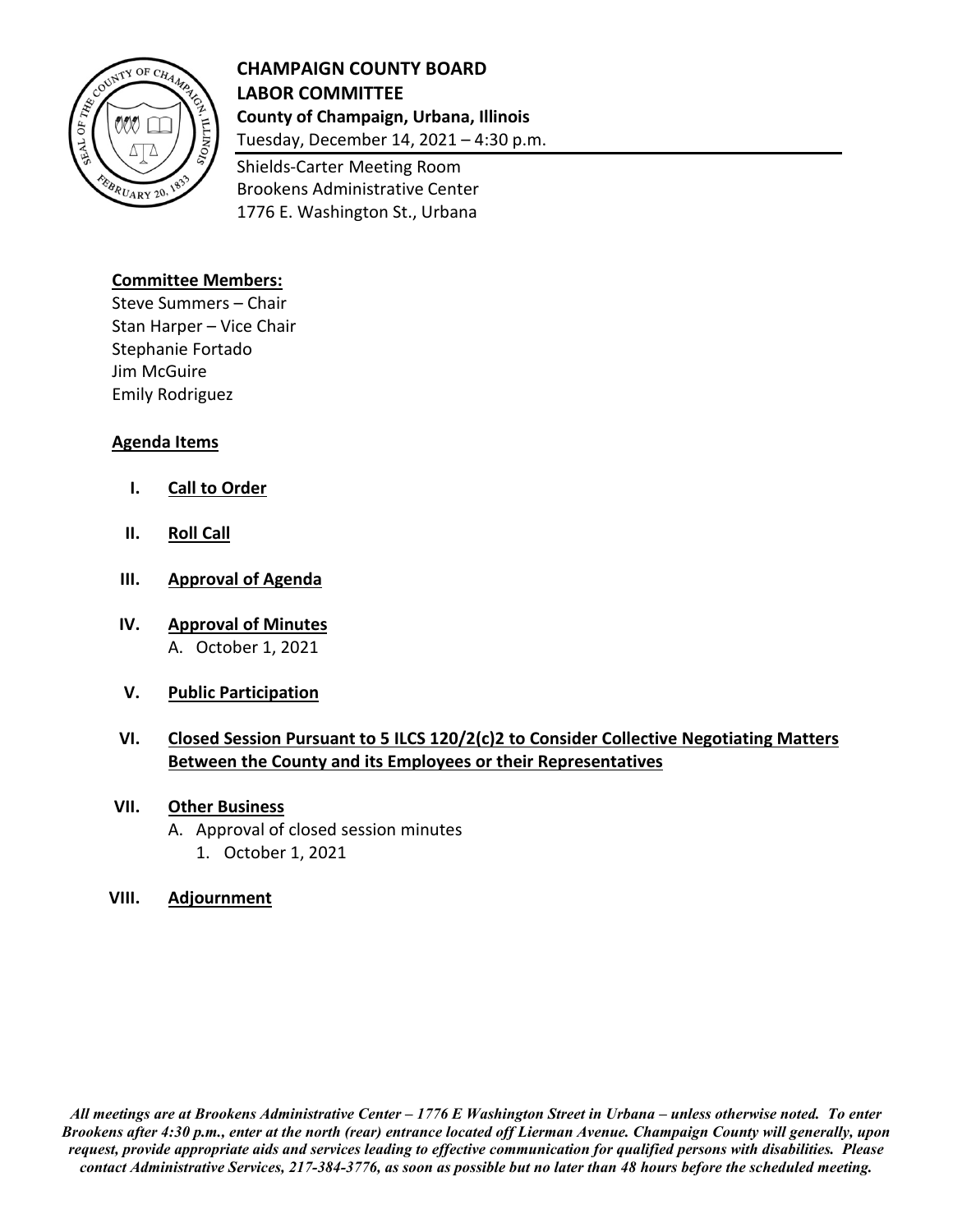

# CHAMPAIGN COUNTY BOARD<br>
EXAMPAIGN COUNTY BOARD<br>
EXAMPAIGN COUNTY BOARD<br>
EXAMPAIGN COUNTY BOARD<br>
COUNTY BOARD<br>
COUNTY BOARD<br>
COUNTY BOARD<br>
COUNTY BOARD<br>
COUNTY BOARD<br>
COUNTY BOARD<br>
COUNTY BOARD<br>
COUNTY BOARD<br>
COUNTY BOARD<br> **LABOR COMMITTEE County of Champaign, Urbana, Illinois**

 Friday, October 1, 2021 – 4:00 p.m. Shields-Carter Meeting Room Brookens Administrative Center

1776 E. Washington St., Urbana

| 8        |                                      |                             |                                                                                     |
|----------|--------------------------------------|-----------------------------|-------------------------------------------------------------------------------------|
| 9        |                                      |                             |                                                                                     |
| 10       | <b>MINUTES</b> - Subject to Approval |                             |                                                                                     |
| 11       |                                      | <b>MEMBERS PRESENT:</b>     | Stephanie Fortado, Emily Rodriguez, Steve Summers (Chair)                           |
| 12<br>13 |                                      | <b>MEMBERS ABSENT:</b>      |                                                                                     |
| 14       |                                      |                             | Stan Harper (Vice Chair), Jim McGuire                                               |
| 15       |                                      | <b>OTHERS PRESENT:</b>      | Darlene Kloeppel (County Executive), Barb Mann (Legal Counsel),                     |
| 16       |                                      |                             | Matt Banach (Assistant State's Attorney - Chief of Civil Division),                 |
| 17       |                                      |                             | Peter Ladwein (Assistant State's Attorney), Bill Colbrook (Director                 |
| 18       |                                      |                             | of Administration), Megan Robison (Recording Secretary)                             |
| 19       |                                      |                             |                                                                                     |
| 20       |                                      | <b>Agenda Items</b>         |                                                                                     |
| 21       |                                      |                             |                                                                                     |
| 22       | ı.                                   | <b>Call to Order</b>        |                                                                                     |
| 23       |                                      |                             |                                                                                     |
| 24       |                                      |                             | Chair Summers called the meeting to order at 4:04 p.m.                              |
| 25       |                                      |                             |                                                                                     |
| 26       | П.                                   | <b>Roll Call</b>            |                                                                                     |
| 27       |                                      |                             |                                                                                     |
| 28       |                                      |                             | A verbal roll call was taken, and a quorum was declared present.                    |
| 29       |                                      |                             |                                                                                     |
| 30       | Ш.                                   | <b>Approval of Agenda</b>   |                                                                                     |
| 31       |                                      |                             |                                                                                     |
| 32       |                                      |                             | <b>MOTION</b> by Ms. Rodriguez to approve the agenda; seconded by Ms. Fortado. Upon |
| 33       |                                      |                             | vote, the MOTION CARRIED unanimously.                                               |
| 34       |                                      |                             |                                                                                     |
| 35       | IV.                                  | <b>Approval of Minutes</b>  |                                                                                     |
| 36<br>37 |                                      | A. September 10, 2021       |                                                                                     |
| 38       |                                      |                             | MOTION by Ms. Fortado to approve the minutes of September 10, 2021; seconded by     |
| 39       |                                      |                             | Ms. Rodriguez. Upon vote, the MOTION CARRIED unanimously.                           |
| 40       |                                      |                             |                                                                                     |
| 41       | V.                                   | <b>Public Participation</b> |                                                                                     |
| 42       |                                      |                             |                                                                                     |
| 43       |                                      | None                        |                                                                                     |
| 44       |                                      |                             |                                                                                     |
| 45       |                                      |                             |                                                                                     |
|          |                                      |                             |                                                                                     |